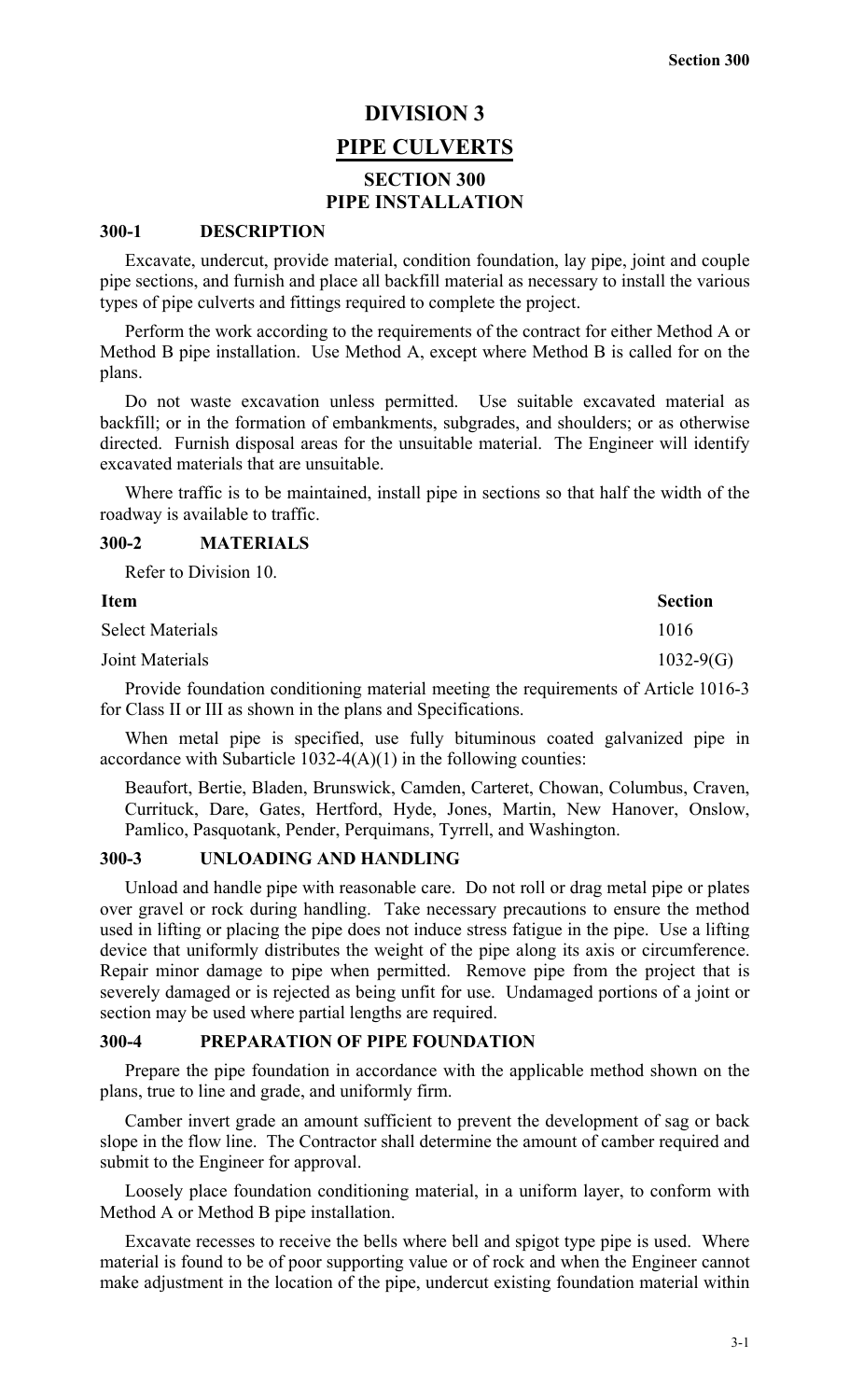the limits established on the plans. Backfill the undercut with either a suitable local material secured from unclassified excavation or borrow excavation at the nearest accessible location along the project, or foundation conditioning material as specified in the contract.

Maintain the pipe foundation in a dry condition.

## **300-5 INVERT ELEVATIONS**

The proposed pipe culvert invert elevations shown on the Drainage Summary Sheets are based upon information available when the plans were prepared. If proposed invert elevations are adjusted during construction based upon actual conditions encountered, no claim for an extension of time for any reason resulting from this information will be allowed.

When a pipe culvert is to be installed in a trench and the average actual elevation of the pipe between drainage structures deviates from the average proposed elevation shown on the Drainage Summary Sheets by more than 0.3 m a pay adjustment will be made as follows:

Pay Adjustment (per linear meter) =  $[(APE-AAE) \pm 0.3 \text{ m}]$  (0.15 X CUP)

Where: CUP = Contract Unit Price of Pipe Culvert

|                                | $AAE =$ Average Actual Elevation (Actual Inlet elev. + Actual Outlet elev.) |
|--------------------------------|-----------------------------------------------------------------------------|
|                                |                                                                             |
| $APE = Average Plan Elevation$ | (Plan Inlet elev. $+$ Plan Outlet elev.)                                    |
|                                |                                                                             |

When the actual location of a pipe culvert is changed from the location shown on the plans, the Engineer will make a pay adjustment deemed warranted based upon the relation of the pipe culvert as shown on the plans to the finished roadway and the relation of the pipe culvert as constructed to the finished roadway.

The top elevation column on the drainage summary sheet indicates the flow elevation at the top of structures intended to collect surface water.

The top elevation column on drainage structures not intended to collect surface water indicates the elevation at the top of the cover.

## **300-6 LAYING PIPE**

## **(A) Rigid Pipe**

Lay pipe on prepared foundation, bell or groove end upgrade with the spigot or tongue fully inserted to make a watertight joint. Check each joint for alignment and grade as the work proceeds.

Use flexible plastic joint material except when material of another type is specified in the plans or special provisions. Joint material of another type may be used when permitted.

## **(B) Flexible Pipe (Except Structural Plate Pipe)**

Place flexible pipe carefully on the prepared foundation starting at the downstream end with the inside circumferential laps pointing downstream and with the longitudinal laps at the side or quarter points.

Handle bituminous coated pipe and paved invert pipe with special care to avoid damage to coatings. Install paved invert pipe with the paved invert centered on the bottom.

Join pipe sections with coupling band, fully bolted and properly sealed with joints made watertight. Provide coupling bands for annular and helical corrugated metal pipe with circumferential and longitudinal strength sufficient to preserve the alignment, prevent separation of the sections, and prevent backfill infiltration.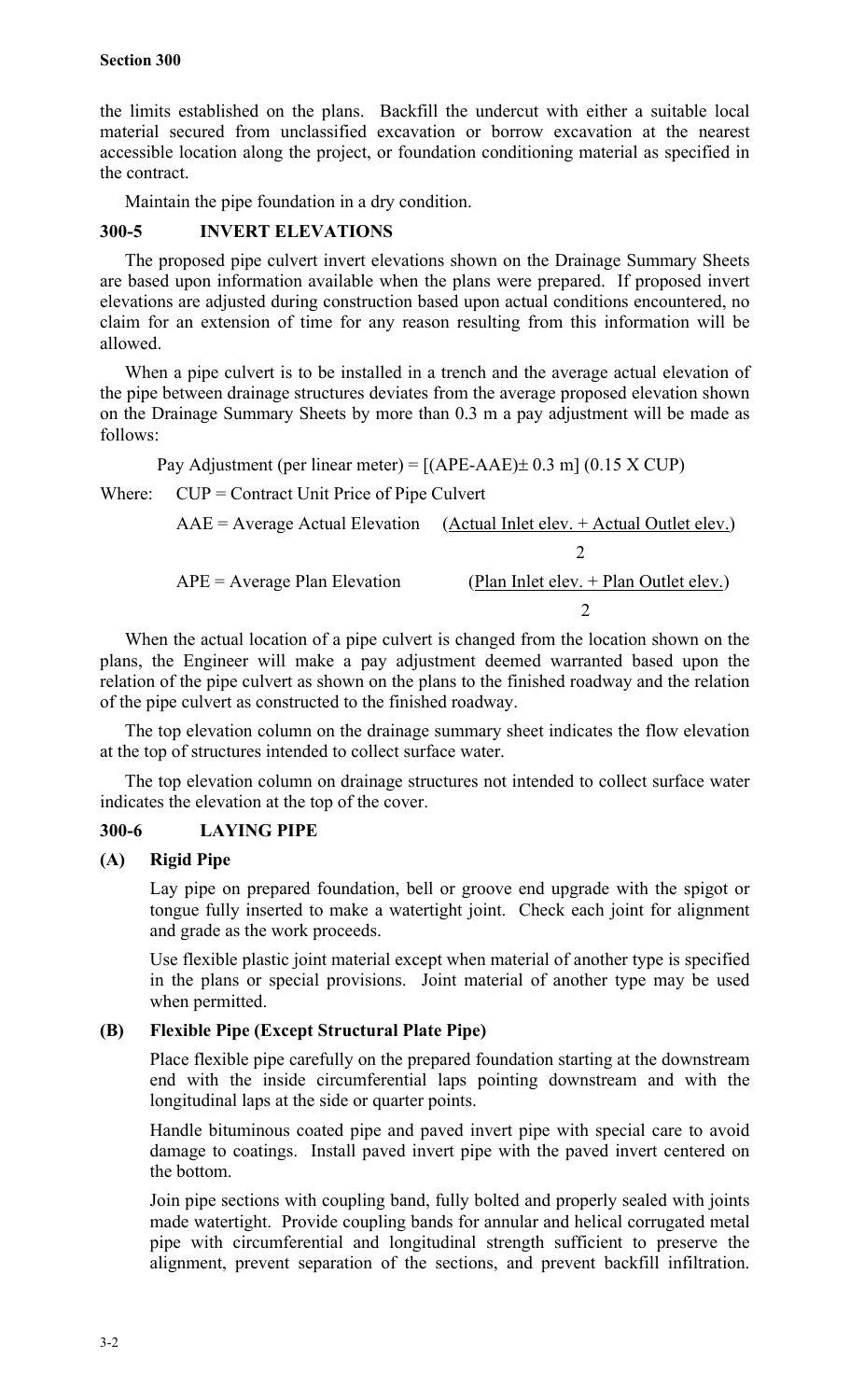Match-mark all pipe 1500 mm or larger in diameter at the plant for proper installation on the project.

At locations indicated in the plans, corrugated steel pipe sections shall be jointed together with rod and lug coupling bands, fully bolted. Sleeve gaskets shall be used in conjunction with rod and lug couplings and the joints properly sealed and made watertight. Coupling bands shall provide circumferential and longitudinal strength sufficient to preserve the alignment, prevent separation of the sections and prevent infiltration of backfill material.

## **300-7 BACKFILLING**

Place fill around the pipe in accordance with the applicable method shown on the plans in layers not to exceed 150 mm loose unless otherwise permitted. Compact to the density required by Subarticle 235-4(C). Approval of the backfill material is required prior to its use. Use select material when called for in the contract.

Take care during backfill and compaction operations to maintain alignment and prevent damage to the joints. Keep backfill free from stones, frozen lumps, chunks of highly plastic clay, or other objectionable material.

Grade and maintain all pipe backfill areas in such a condition that erosion or saturation will not damage the pipe foundation or backfill.

Do not operate heavy equipment over any pipe until it has been properly backfilled with a minimum 1 m of cover, or the same depth above the top of loose material over pipe for Type-B pipe installation. Place, maintain, and finally remove the required cover that is above the proposed finished grade at no cost to the Department. Remove and replace, at no cost to the Department, pipe that becomes misaligned, shows excessive settlement, or has been otherwise damaged by the Contractor's operations.

## **300-8 MAINTENANCE**

Maintain all pipe installations in a condition such that they will function continuously from the time the pipe is installed until the project is accepted.

## **300-9 MEASUREMENT AND PAYMENT**

#### **General**

No measurement will be made of any work covered by this section except for the work of undercut excavation, foundation conditioning and providing select material that is not local material. Removal and disposal of existing pavement is a part of the excavation for the new pipe culvert installation. Repair of the pavement will be made in accordance with Section 654.

#### **Foundation Conditioning**

#### **Using Local Material**

Undercut excavation is all excavation removed by undercutting below the bottom of the trench as staked. *Undercut Excavation* will be measured as the actual number of cubic meters of undercut excavation, measured in its original position and computed by the average end area method, that has been removed as called for in the contract and will be paid for at double the contract unit price for *Unclassified Excavation* as provided in Article 225-7.

Local material used for conditioning the foundation will be measured and paid for as provided in Article 225-7 for *Unclassified Excavation* or in Article 230-5 for *Borrow Excavation* depending on the source of the material.

Local material used to replace pipe undercut excavation will be measured and paid for in accordance with Article 225-7 or Article 230-5.

#### **Using Other Than Local Material**

No measurement and payment will be made for *Undercut Excavation*. The material used to replace pipe undercut excavation will be classified as foundation conditioning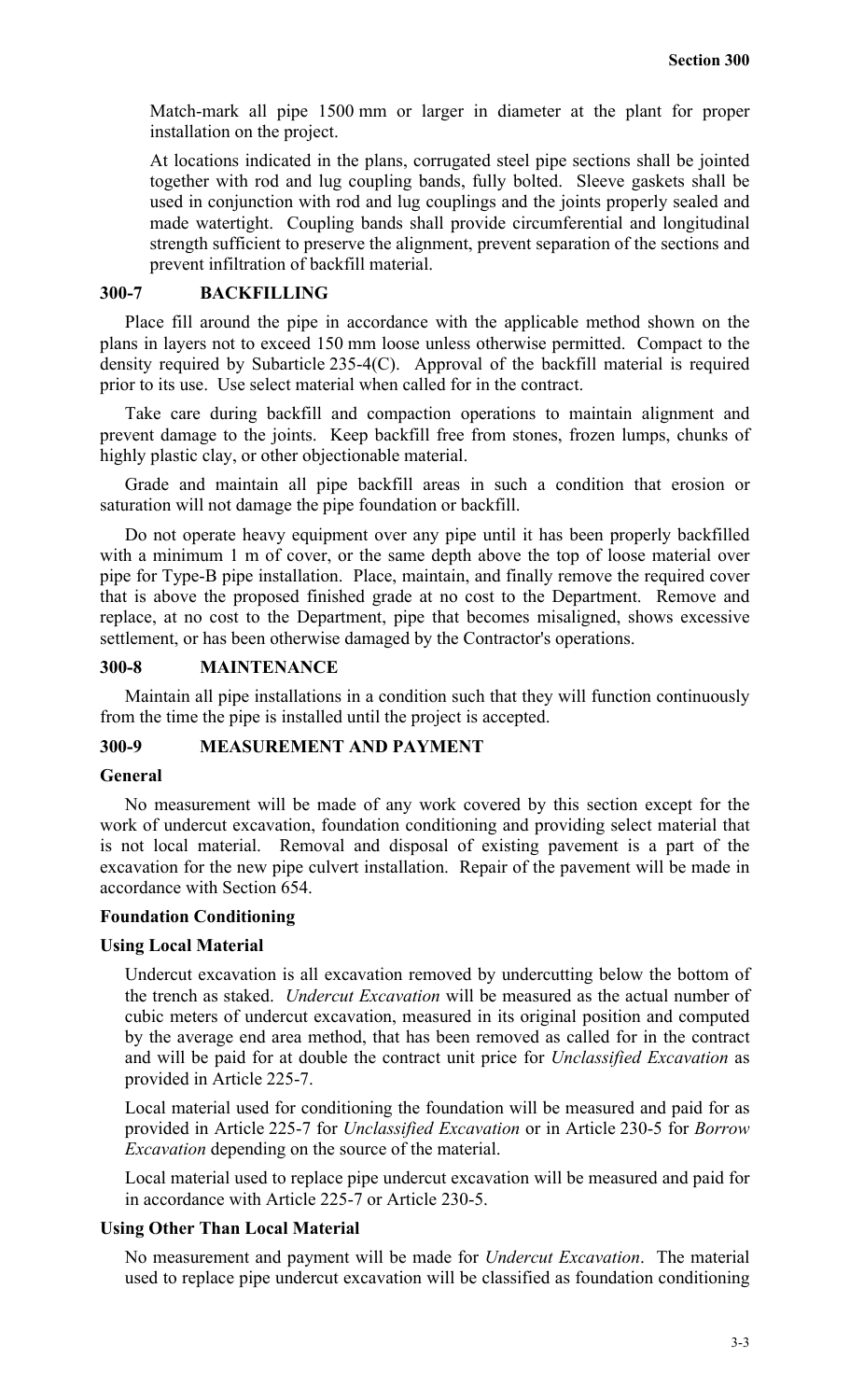material. *Foundation Conditioning Material, Minor Structures* will be measured and paid for as the actual number of metric tons of this material weighed in trucks on certified platform scales or other certified weighing devices.

No direct payment will be paid for undercut excavation. Payment at the contract unit price for *Foundation Conditioning Material, Minor Structures* will be full compensation for all work of pipe undercut excavation.

#### **Select Material**

Select material is classified as material meeting the requirements of Section 1016, other than local material or borrow material. *Select material* will be measured and paid for as the actual number of metric tons of this material weighed in trucks on certified platform scales or other certified weighing devices, that has been used for backfilling above the foundation.

Where local material or borrow material meeting the requirements for select material as specified in Section 1016 is used for backfilling above the foundation, this material will be measured and paid for as provided in Article 225-7 or Article 230-5.

Where other than local material is used for backfilling above the foundation, the quantity of select material, will be measured and paid for at the contract unit price per metric ton for *Select Material, Class* , or where there is no unit price in the contract applicable to the class of select material involved, the select material will be paid for as extra work in accordance with Article 104-7.

Payment at the contract prices for the various items covered by Sections 310, 320, 330, 340 and 350 will be full compensation for all work covered by this section except for foundation conditioning, and select material.

Payment will be made under:

| Pay Item                                                  | Pay Unit   |
|-----------------------------------------------------------|------------|
| <b>Foundation Conditioning Material, Minor Structures</b> | Metric Ton |
| Select Material, Class                                    | Metric Ton |

## **SECTION 310 PIPE CULVERTS**

#### **310-1 DESCRIPTION**

Furnish and install concrete pipe, corrugated aluminum alloy pipe, corrugated steel pipe and pipe arch, bituminous coated corrugated steel pipe, concrete lined corrugated steel pipe, bituminous coated corrugated steel pipe arch, vitrified clay pipe and sections of the class, type, and size called for in the contract. The work includes construction of joints and connections to other pipes, endwalls, and drainage structures.

## **310-2 MATERIALS**

Refer to Division 10.

| <b>Item</b>                                      | <b>Section</b> |
|--------------------------------------------------|----------------|
| Plain Concrete Pipe Culvert                      | $1032-9(B)$    |
| Reinforced Concrete Pipe Culvert                 | $1032-9(C)$    |
| <b>Precast Concrete Pipe End Sections</b>        | $1032-9(D)$    |
| Concrete Pipe Tees and Elbows                    | $1032-9(E)$    |
| Corrugated Aluminum Alloy Pipe Culvert           | $1032 - 2(A)$  |
| Corrugated Aluminum Alloy Pipe Tees and Elbows   | $1032 - 2(B)$  |
| Corrugated Steel Culvert Pipe and Pipe Arch      | $1032 - 3(A)$  |
| Prefabricated Corrugated Steel Pipe End Sections | $1032 - 3(B)$  |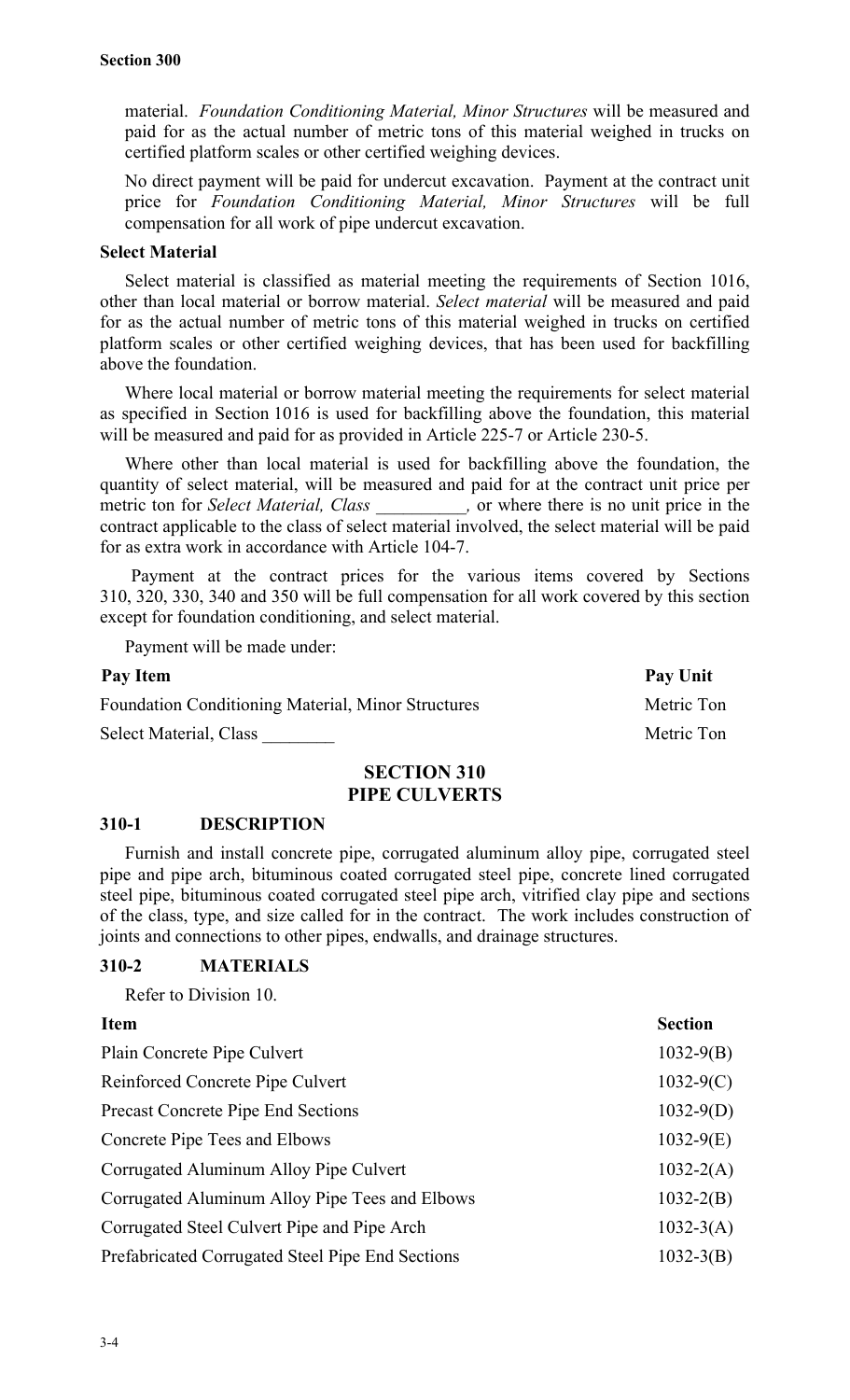| Corrugated Steel Pipe Tees and Elbows                              | $1032-3(C)$ |
|--------------------------------------------------------------------|-------------|
| <b>Corrugated Steel Eccentric Reducers</b>                         | $1032-3(D)$ |
| <b>HDPE Smooth Lined Corrugated plastic Pipe</b>                   | 1044-7      |
| Bituminous Coated Corrugated Steel Pipe Culvert                    | $1032-4(A)$ |
| Prefabricated Bituminous Coated Corrugated Steel Pipe End Sections | $1032-4(B)$ |
| Bituminous Coated Corrugated Steel Pipe Tees and Elbows            | $1032-4(C)$ |
| <b>Bituminous Coated Corrugated Steel Eccentric Reducers</b>       | $1032-4(D)$ |
| Concrete Lined Corrugated Steel Culvert Pipe                       | $1032-4(F)$ |
| Concrete Lined Corrugated Steel Pipe Tees and Elbows               | $1032-4(F)$ |
| Vitrified Clay Culvert Pipe                                        | 1032-7      |

Suppliers that provide metal pipe culverts, fittings, and all other accessories covered by this section shall meet the requirements of the Department's Brand Certification program for metal pipe culverts, and be listed on the Department's pre-approved list for suppliers of metal pipe culvert.

Do not use plain galvanized or aluminized corrugated steel pipe in the following counties:

Beaufort, Bertie, Bladen, Brunswick, Camden, Carteret, Chowan, Columbus, Craven, Currituck, Dare, Gates, Hertford, Hyde, Jones, Martin, New Hanover, Onslow, Pamlico, Pasquotank, Pender, Perquimans, Tyrell, and Washington.

## **310-3 PIPE INSTALLATION**

Install pipe, pipe tees, and elbows according to Section 300.

### **310-4 SIDE DRAIN PIPE**

Install concrete, corrugated steel, or HDPE smooth lined corrugated plastic side drain pipe in accordance with Section 300.

When using HDPE smooth lined corrugated plastic side drain pipe, provide a minimum earth cover of 305 mm when placing under asphalt or concrete and a minimum earth cover of 460 mm when placing under soil.

#### **310-5 PIPE END SECTIONS**

Choose which material to use for the required end sections. Both corrugated steel and concrete pipe end sections will work on concrete pipe, corrugated steel pipe, and HDPE smooth lined corrugated plastic pipe.

## **310-6 MEASUREMENT AND PAYMENT**

*Pipe* will be measured and paid for as the actual number of linear meters of pipe that has been incorporated into the completed and accepted work.

Measurement of pipe will be made by counting the number of joints used and multiplying by the length of the joint to obtain the number of linear meters of pipe installed and accepted. Measurements of partial joints are made along the longest length of the partial joint to the nearest 0.1 of a meter. *Pipe end sections, tees, elbows, and eccentric reducers* will be measured and paid for as the actual number of each of these items that have been incorporated into the completed and accepted work.

Payment will be made under:

| Pay Item                             | Pay Unit     |
|--------------------------------------|--------------|
| mm R.C. Pipe Culverts, Class         | Linear Meter |
| $mm x$ mm x mm R.C. Pipe Tees, Class | Each         |
| mm R.C. Pipe Elbows, Class           | Each         |
| mm C.A.A. Pipe Culvert, mm Thick     | Linear Meter |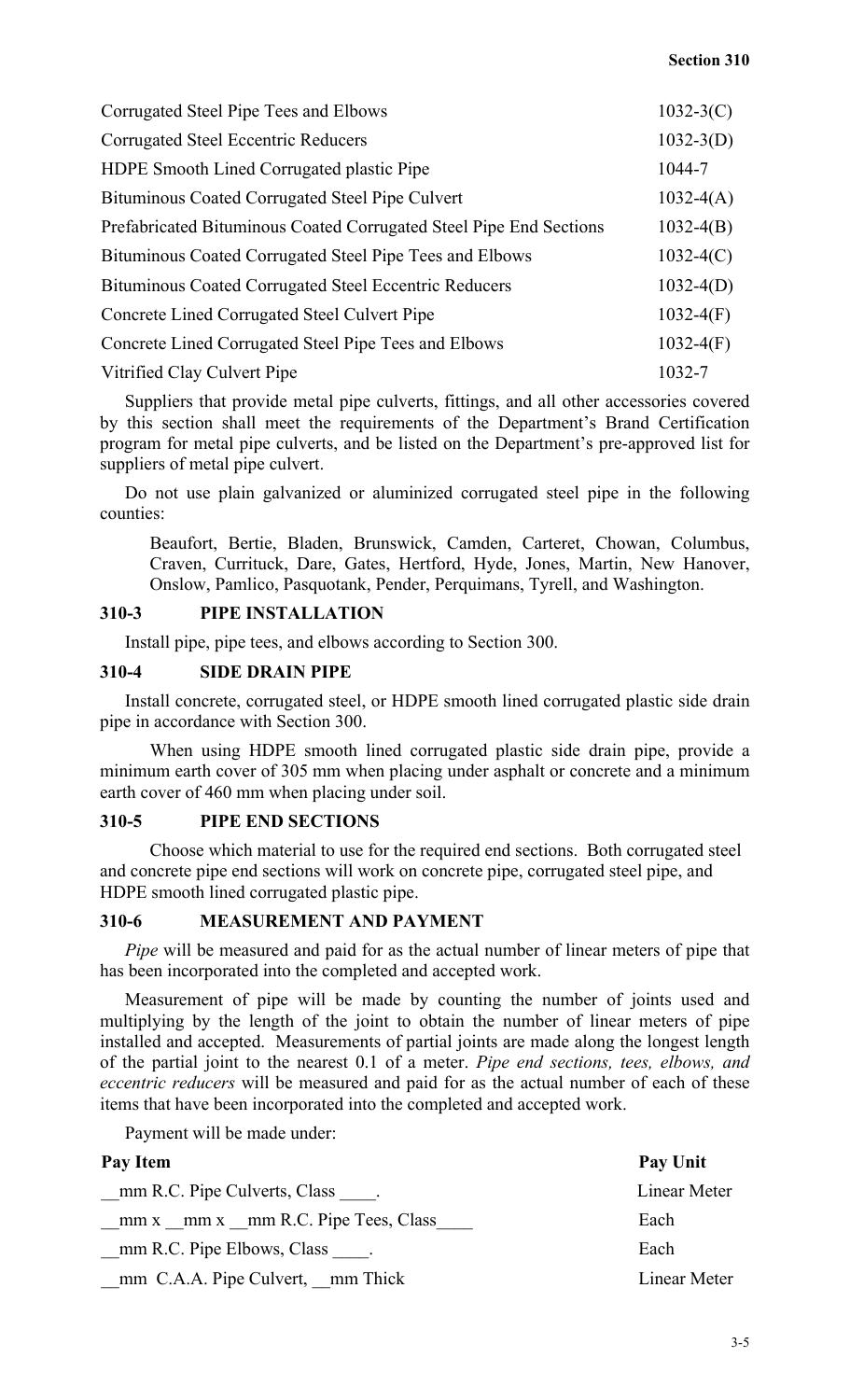| mm x mm x mm C.A.A. Pipe Tees, mm Thick                                                             | Each                |
|-----------------------------------------------------------------------------------------------------|---------------------|
| mm C.A.A. Pipe Elbows, mm Thick                                                                     | Each                |
| mm C.S. Pipe Culverts, <u>mm</u> Thick                                                              | Linear Meter        |
| mm x mm C.S. Pipe Arch Culverts, mm Thick                                                           | <b>Linear Meter</b> |
| x mm x mm C.S. Pipe Tees, mm Thick                                                                  | Each                |
| mm C.S. Pipe Elbows, mm Thick                                                                       | Each                |
| mm x mm C.S. Eccentric Reducers, mm Thick                                                           | Each                |
| mm Bituminous Coated C.S. Pipe Culverts, Type __, __mm Thick                                        | Linear Meter        |
| mm Bituminous Coated C.S. Pipe Culverts, Type <sub>__</sub> , __mm Thick, Linear Meter<br>Elongated |                     |
| mm x mm Bituminous Coated C.S. Pipe Arch Culverts, Type , Linear Meter<br>mm Thick                  |                     |
| mm x mm x mm Bituminous Coated C.S. Pipe Tees, Type, Each<br>mm Thick                               |                     |
| mm Bituminous Coated C.S. Pipe Elbows, Type _____, __mm Thick                                       | Each                |
| mm x mm Bituminous Coated C.S. Eccentric Reducers, Type,<br>mm Thick                                | Each                |
| mm Side Drain Pipe                                                                                  | Linear Meter        |
| mm Pipe End Section                                                                                 | Each                |
| mm Concrete Lined C. S. Pipe Culverts, mm Thick Steel                                               | Linear Meter        |
| mm x _mm x _mm Concrete Lined C. S. Pipe Tees, _mm Thick Each<br><b>Steel</b>                       |                     |
| mm Concrete Lined C. S. Pipe Elbows, mm Thick Steel                                                 | Each                |
| mm Vitrified Clay Pipe Culverts                                                                     | Linear Meter        |

#### **SECTION 320**

## **CORRUGATED STEEL and ALUMINUM ALLOY STRUCTURAL PLATE PIPE AND PIPE ARCH**

#### **320-1 DESCRIPTION**

Furnish and install corrugated steel and corrugated aluminum alloy structural plate pipe and pipe arch of the size and gage called for on the plans at locations indicated in the contract. The work includes the construction of joints and connections to other pipes, endwalls, and other drainage structures.

## **320-2 MATERIALS**

Refer to Division 10.

| <b>Item</b>                                                   | <b>Section</b> |
|---------------------------------------------------------------|----------------|
| Corrugated Structural Plate Pipe and Pipe Arch                | $1032 - 5$     |
| Corrugated Aluminum Alloy Structural Plate Pipe and Pipe Arch | $1032 - 6$     |

Suppliers that provide metal pipe culverts, fittings, and all other accessories covered by this section shall meet the requirements of the Department's Brand Certification program for metal pipe culverts, and be listed on the Department's pre-approved list for suppliers of metal pipe culvert.

Provide for review, design and detail drawings for all structural plate elbows, wyes, and tees. All designs and details shall meet the requirements of AASHTO Section 12 and be sealed by a North Carolina Licensed Professional Engineer. Provide seven copies of the plans and one copy of the design calculations to the Engineer for review and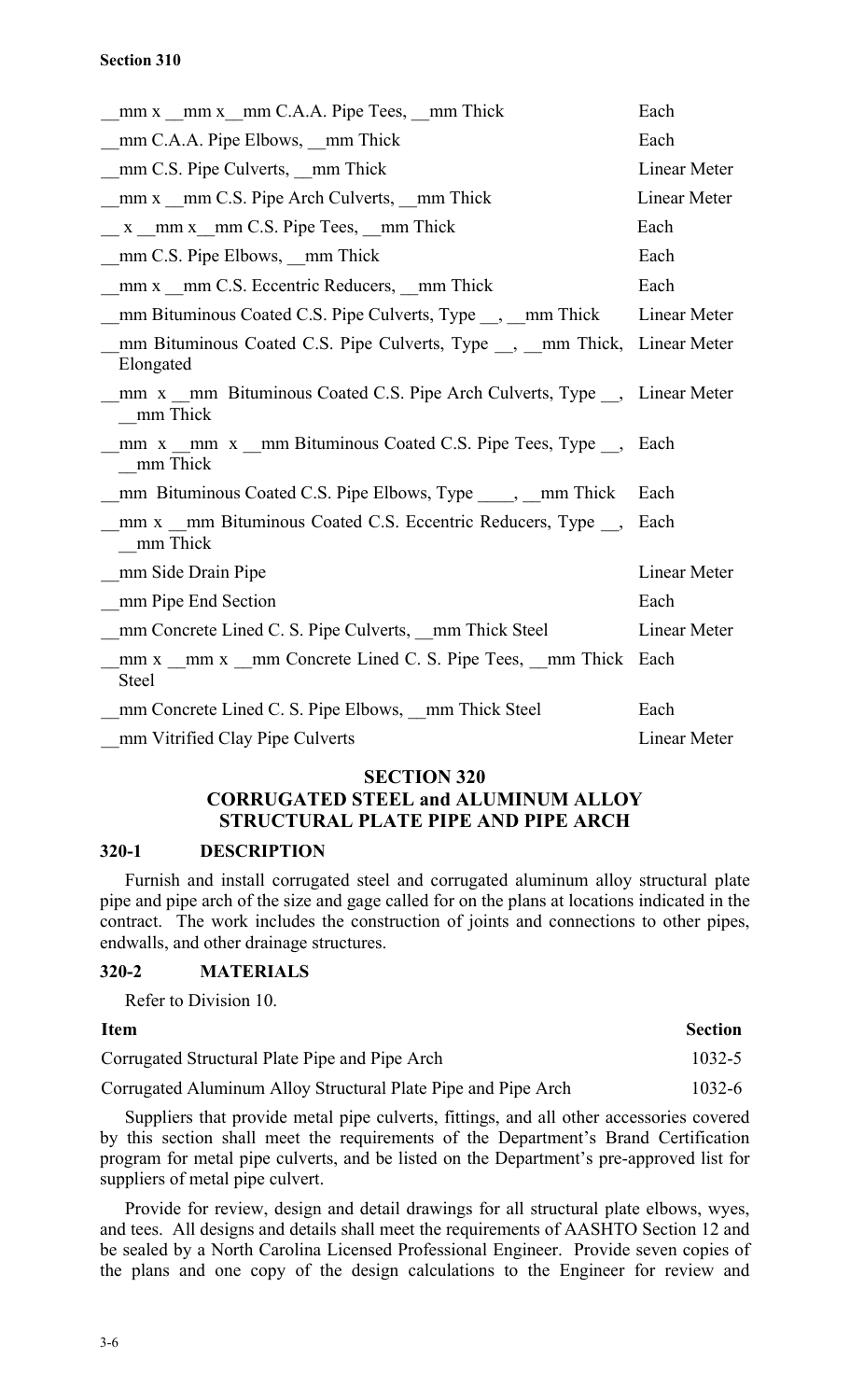acceptance prior to beginning fabrication. Include the cost of any required reinforcement (stiffeners, miscellaneous fabricated steel, heavier gage plates, etc.) in the unit bid prices for the items involved.

Provide elbows, wyes, and tees of at least the same gauge as the connecting pipe culvert.

## **320-3 CONSTRUCTION METHODS**

#### **(A) Excavation, Foundation Preparation, and Backfilling**

Install the pipe and pipe arch in accordance with Section 300 except place a minimum of 150 mm thickness of foundation conditioning material in accordance with the details shown in the plans.

### **(B) Erection**

Erect in accordance with the manufacturer's assembly diagrams and instruction sheets. All erection procedures and methods shall meet industry standards. Handle structural plate with reasonable care. Do not drag or skid plate. The plate or the assembled pipe or pipe arch will be rejected, if the spelter coating is broken beyond repair prior to acceptance.

Assemble the entire pipe culvert completely before placing any backfill. Erect elongated pipe with the long diameter in a vertical position. Maintain correct position of pipe during assembly, correct for spiraling.

Install all bolts in accordance with the procedures specified by the manufacturer before backfill is placed. Tighten all nuts to a minimum of 135  $N_m$  and a maximum of  $270 \text{ N}_{\text{m}}$  of torque. Check nut tightness with a properly calibrated torque wrench before, during, and after placing backfill.

Camber the invert grade by an amount sufficient to prevent the development of sag or back slope in the flow line after the backfill is placed. The Contractor shall determine the amount of camber required and submit to the Engineer for approval.

## **(C) Workmanship**

Provide quality workmanship when installing the pipe and pipe arch. Evidence of poor or inadequate workmanship includes but is not limited to the following:

- (1) Uneven laps.
- (2) Improper shaping.
- (3) Variation from a straight center line.
- (4) Ragged edges.
- (5) Loose, unevenly lined or spaced bolts.
- (6) Illegible identification stamp on any plate.
- (7) Bruised, scaled or broken spelter coating.
- (8) Dents or bends in the metal itself.

Poor or inadequate workmanship may constitute sufficient cause for rejection of the completed or partially completed work, or of any materials proposed for use in the work.

### **(D) Elbows, Wyes, and Tees**

Shop fabricate all structural plate elbows, wyes, and tees with the angle between the branch and main line of the lateral as noted on the plans. Provide joint connections in accordance with the manufacturer's instructions.

## **320-4 MEASUREMENT AND PAYMENT**

*Corrugated Steel Structural Plate Pipe or Pipe Arch* will be measured and paid for as the actual number of linear meters of pipe or pipe arch, measured along the flow line of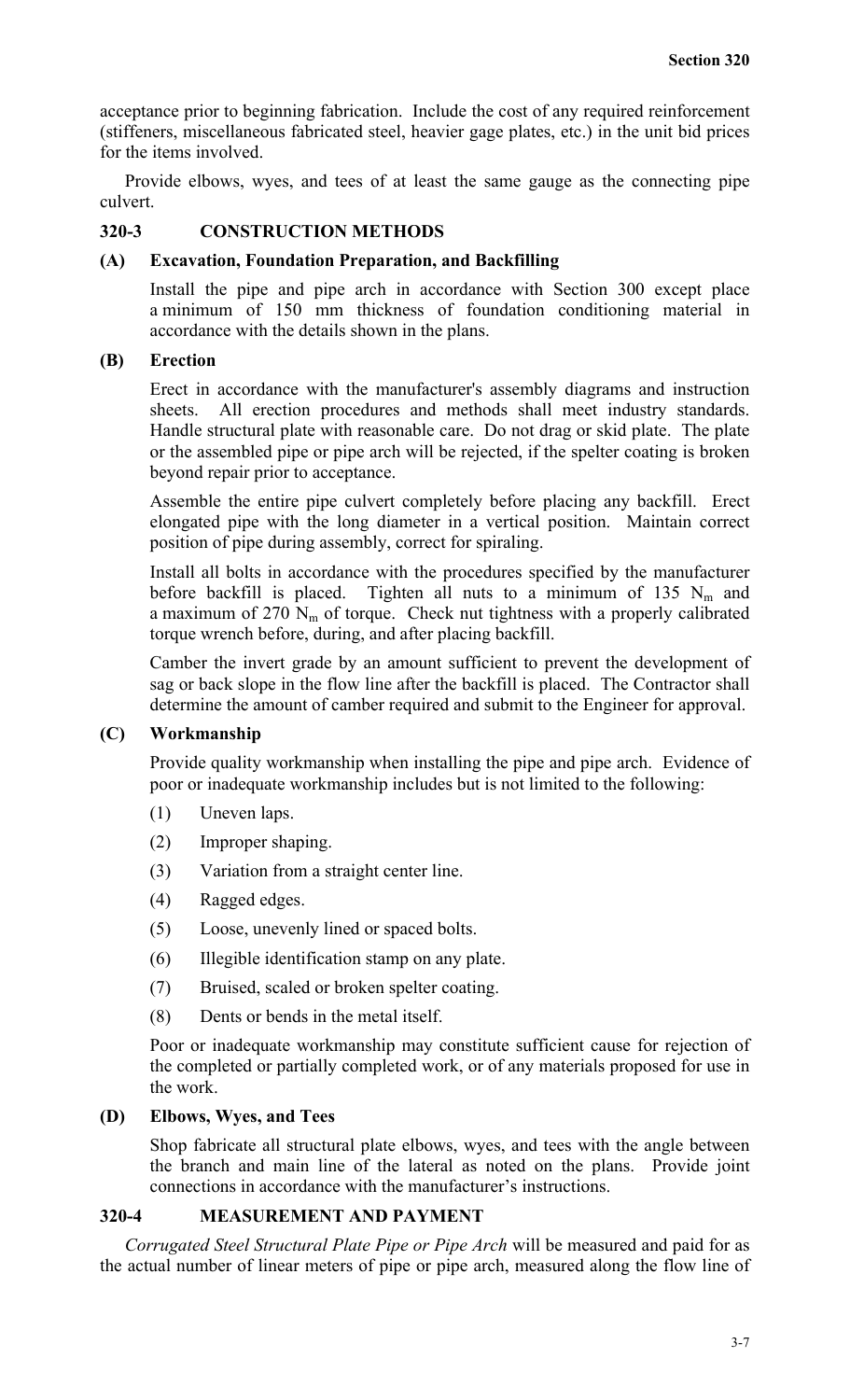the pipe or pipe arch, not including elbows, wyes, and tees, to the nearest meter, that has been completed and accepted.

*Corrugated Steel or Corrugated Aluminum Alloy Structural Steel Plate Elbows, Wyes, and Tees* will be measured and paid for as the actual number of these items that have been incorporated into the completed and accepted work.

Payment will be made under:

| <b>Pay Item</b>                                                                                                                   | Pay Unit     |
|-----------------------------------------------------------------------------------------------------------------------------------|--------------|
| mm C.S. Structural Plate Pipe, Gauge                                                                                              | Linear Meter |
| _mm C.S. Structural Plate Pipe, _____ Gauge, Elongated                                                                            | Linear Meter |
| mm x mm C.S. Structural Plate Pipe Arch, Gauge                                                                                    | Linear Meter |
| mm C.A.A. Structural Plate Pipe, __mm Thick                                                                                       | Linear Meter |
| _mm C.A.A. Structural Plate Pipe, __mm Thick Elongated                                                                            | Linear Meter |
| mm x mm, C.A.A. Structural Plate Pipe Arch, mm Thick                                                                              | Linear Meter |
| mm C.S. Structural Plate Pipe Elbow, Elongated, Gauge (mm x Each<br>mm Corrugation)                                               |              |
| mm C.S. Structural Plate Pipe Elbow, Elongated, Gauge, with<br>Bolts, mm x mm Corrugation                                         | Each         |
| mm C.S. Structural Plate Pipe Wye, Elongated, Cauge (mm<br>x mm Corrugation)                                                      | Each         |
| mm C.S. Structural Plate Pipe Wye, Elongated, Cauge, With<br>$\frac{1}{2}$ Bolts, $\frac{1}{2}$ mm x $\frac{1}{2}$ mm Corrugation | Each         |
| mm C.S. Structural Plate Pipe Tee, Elongated, Gauge mm x<br>_mm Corrugation                                                       | Each         |
| mm C.S. Structural Plate Pipe Tee, Elongated, Cauge, With<br>Bolts, <u>mm</u> x mm Corrugation                                    | Each         |
| mm C.A.A. Structural Plate Pipe Elbow, Elongated, Gauge mm Each<br>x mm Corrugation                                               |              |
| mm C.A.A. Structural Plate Pipe elbow, Elongated, Gauge, With Each<br>Bolts, mm x mm Corrugation                                  |              |
| mm C.A.A. Structural Plate Pipe Wye, Elongated, Gauge mm x Each<br>mm Corrugation                                                 |              |
| mm C.A.A. Structural Plate Pipe Wye, Elongated, Gauge, With<br>Bolts, mm x mm Corrugation                                         | Each         |
| mm C.A.A. Structural Plate Pipe Tee, Elongated, Gauge mm x<br>mm Corrugation                                                      | Each         |
| mm C.A.A. Structural Plate Pipe Tee, Elongated, Gauge, With<br>Bolts, mm x mm Corrugation                                         | Each         |
|                                                                                                                                   |              |

## **SECTION 330 WELDED STEEL PIPE**

## **330-1 DESCRIPTION**

This work shall consist of furnishing and installing welded steel pipe by trenchless methods as shown in the contract and as directed.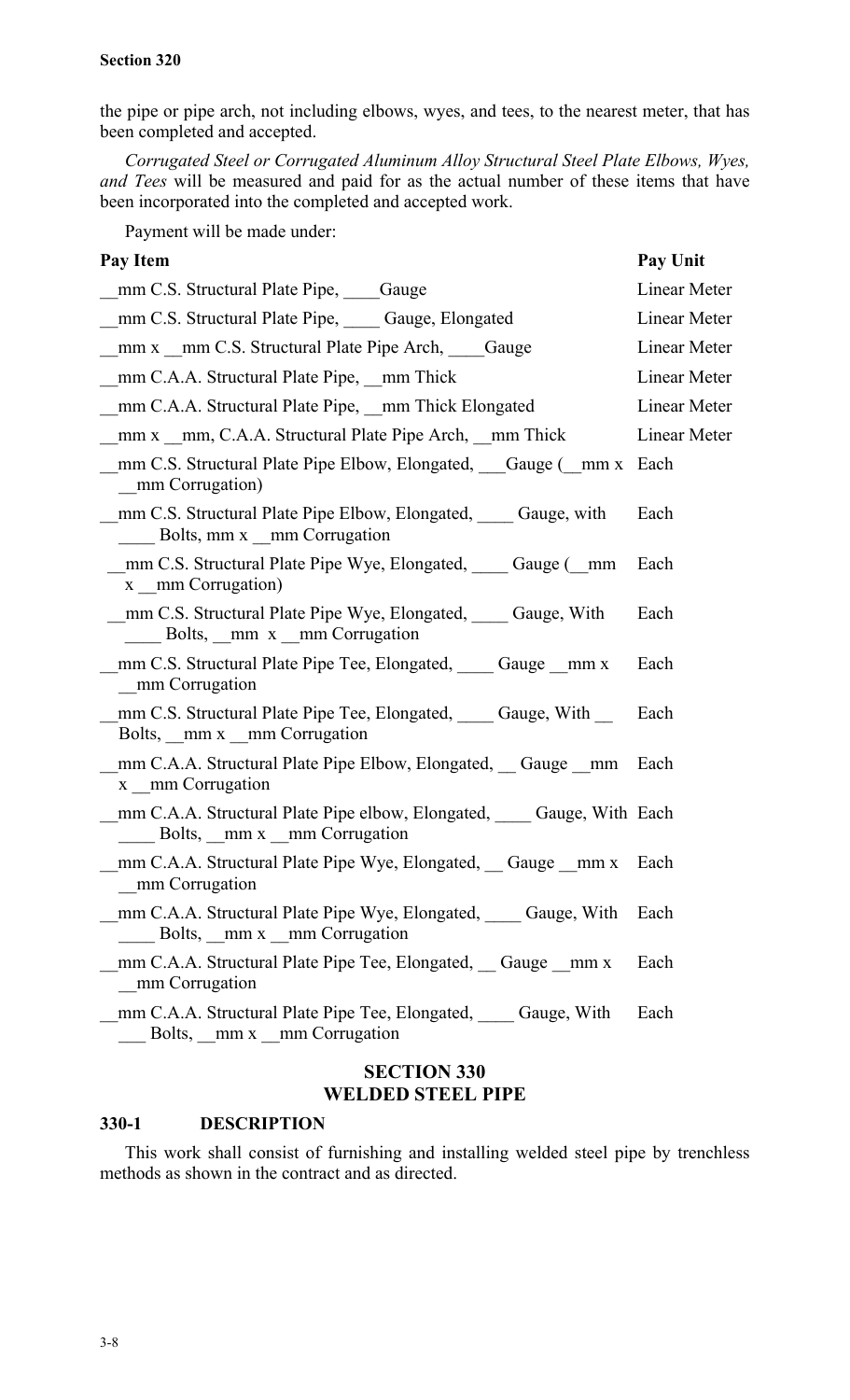## **330-2 MATERIALS**

Refer to Division 10.

#### Welded Steel Pipe 1032-8

Suppliers that provide metal pipe culverts, fittings, and all other accessories covered by this section shall meet the requirements of the Department's Brand Certification program for metal pipe culverts and be listed on the Department's pre-approved list for suppliers of metal pipe culvert.

#### **330-3 PIPE INSTALLATION**

Install the pipe by trenchless construction, true to line and grade and in a manner such that settlement does not occur. Fill all voids around the pipe. Installations that become damaged or have to be abandoned will be replaced by the Contractor at no cost to the Department as directed by the Engineer.

Conduct a pre-construction meeting in the presence of the Engineer at least 48 hours prior to the beginning of the pipe installation. The meeting shall consist of but not limited to:

- **(A)** reviewing all installation methods to install the pipe true to the line and grade given
- **(B)** methods to insure there is no settlement of the pipe or of the completed roadway section
- **(C)** methods for filling any potential voids around the pipe

## **330-4 MEASUREMENT AND PAYMENT**

*mm Welded Steel Pipe In Soil* will be measured and paid for as the actual number of linear meters of pipe measured along the flow line to the nearest meter, which has been installed in soil.

*mm Welded Steel Pipe Not In Soil* will be measured and paid for as the actual number of linear meters of pipe measured along the flow line to the nearest meter which has been installed in non-soil, as observed and confirmed by the Engineer. Non-soil is defined as all material other than soil. The Contractor shall request and obtain the Engineer's observation and confirmation of the limits of the installation not in soil prior to and during the installation of the pipe or portion of the pipe not in soil.

Failure of the Contractor to request and obtain the Engineer's observation and confirmation of the limits of the pipe not in soil prior to and during the installation will result in the payment at the unit price for *\_\_\_ mm Welded Steel Pipe In Soil.*

Such payment will include, but is not limited to furnishing all labor, tools, equipment, materials and incidentals, miscellaneous grading or excavation necessary to complete the work.

Payment will be made under:

#### Pay Item Pay Unit

num Welded Steel Pipe in Soil Linear Meter

mm Welded Steel Pipe Not in Soil Linear Meter

## **SECTION 340 PIPE REMOVAL**

#### **340-1 DESCRIPTION**

Remove and dispose of all existing roadway drainage pipe, including flared end sections, where the removal of the existing pipes is required by the plans or as directed. Unless otherwise indicated on the plans, this work does not include the removal and

**Item** Section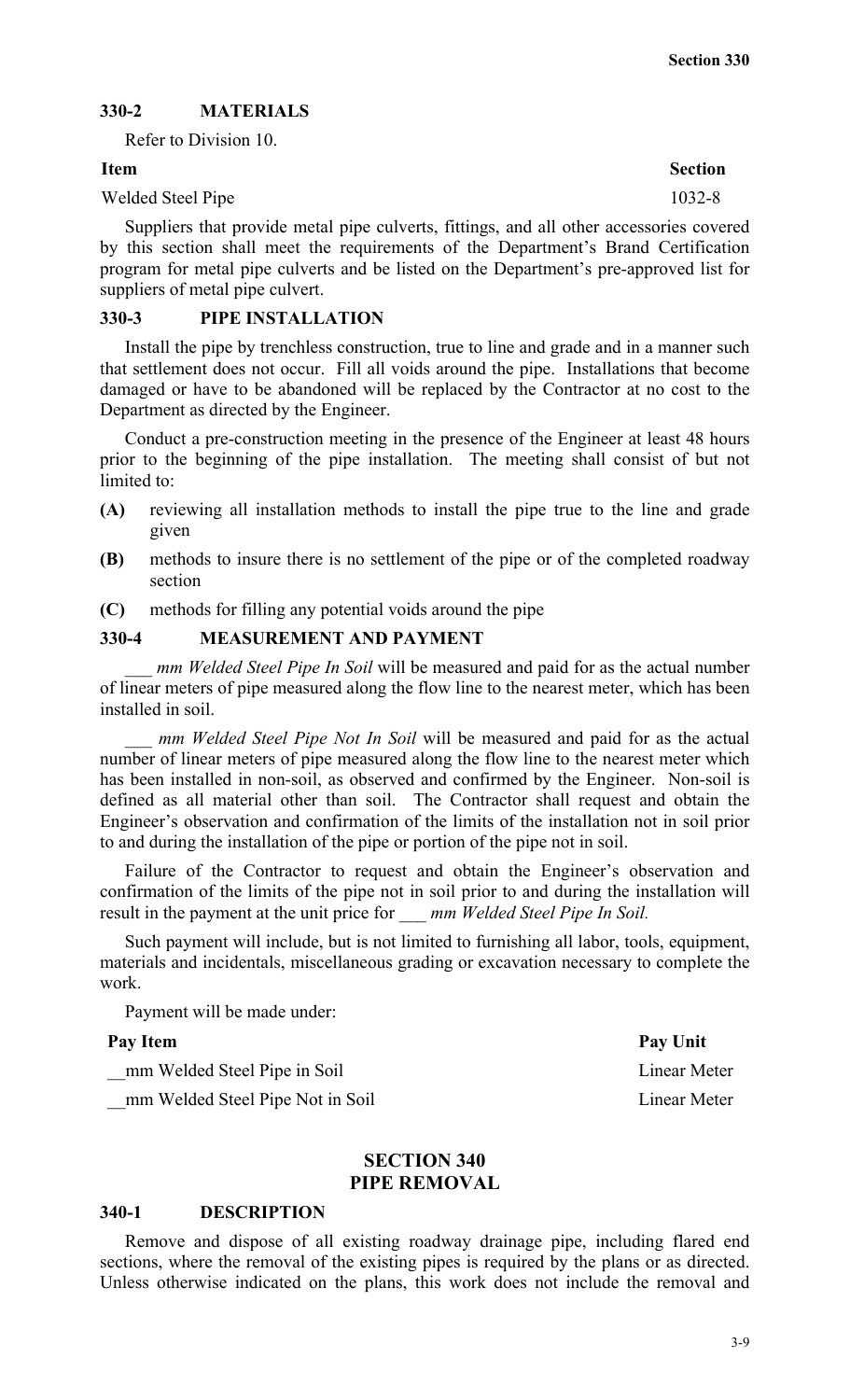disposal of any existing public or private water or sewage pipe or subsurface and shoulder drain pipe.

The Contractor has the option of leaving pipes in place and filling with flowable fill.

## **340-2 MATERIALS**

If used, flowable fill shall meet the following requirements of Division 10:

| <b>Item</b>                                                                                                                | <b>Section</b> |
|----------------------------------------------------------------------------------------------------------------------------|----------------|
| Fine Aggregate (Bottom ash, although not included in Article 1014-1,<br>may also be used with permission of the Engineer.) | 1014-1         |
| <b>Portland Cement</b>                                                                                                     | $1024 - 1$     |
| <b>Type IP Blended Cement</b>                                                                                              | $1024 - 1$     |
| Fly Ash                                                                                                                    | $*1024-5$      |
| *Certain requirements of this article and ASTM C618 may be waived<br>with the permission of the Engineer.                  |                |
| <b>Type 1S Blended Cement</b>                                                                                              | $1024 - 1$     |
| Water                                                                                                                      | 1024-4         |
| <b>Chemical Admixtures</b>                                                                                                 | $**1024-3$     |

\*\*High-air generators or foaming agents may be used in lieu of conventional concrete air-entraining agents with the permission of the Engineer.

Submit the proposed mix design(s) on M  $&$  T Form 312 at least 35 days prior to use. Have a testing laboratory that has been approved by the Department determine mix proportions based on laboratory trial batches meeting the following requirements:

|                                            | <b>Excavatable</b>               | <b>Non-Excavatable</b>   |
|--------------------------------------------|----------------------------------|--------------------------|
| Compressive Strength                       | 1035 kPa (max.) $\omega$ 56 days | 862 kPa (min.) @ 28 days |
| Approximate quantities per 0.8 cubic meter |                                  |                          |
| Cement                                     | $18-45$ kg                       | $45 - 68$ kg             |
| Fly Ash                                    | ***                              | ***                      |
| Fine Aggregate (SSD)                       | ***                              | ***                      |
| Water (approximate)                        | As Necessary                     | As Necessary             |
| Air                                        | $0 - 35\%$                       | $0 - 35\%$               |

\*\*\* Add amounts singly or in combination to make the mix yield 0.8 cubic meter.

To achieve desired placement consistency, flowability may be adjusted by varying the water content, with appropriate quantitative changes in other materials. Less flowable mixes are desirable when it is necessary to put traffic back on a roadway quickly or when less buoyant fill is needed to backfill pipes that could float out of position. Mixes to be pumped will need fly ash.

State on Form 312 the intended use of the material. Accompany Form 312 with a listing of compressive strength of at least three 100 mm x 200 mm cylinders at the age of 28 or 56 days, depending on whether the mix is to be excavated or not. Air cure the cylinders during the entire period before testing. The Engineer will advise the Contractor in writing of the acceptability of the mix design.

## **340-3 CONSTRUCTION METHODS**

Remove existing pipe when so designated on the plans or as directed.

When an existing pipe is encountered that is not shown on the plans, do not remove until the Engineer is notified of its presence and has directed its removal.